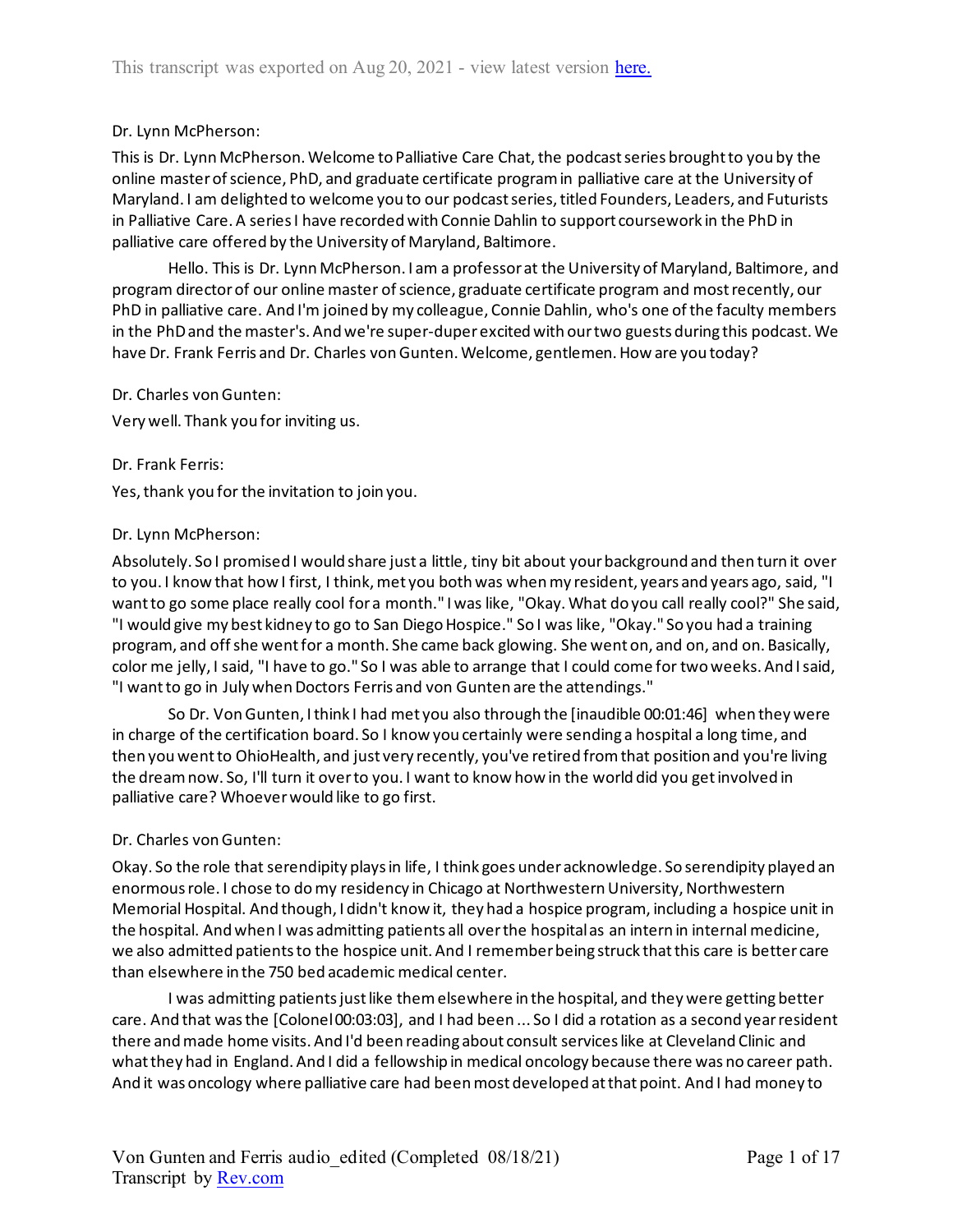travel and see what they were doing in England and to visit Cleveland Clinic and Memorial. And I wanted to do a consult service.

And the chief of oncology said, "Charles, I'll give you a year. It makes sense. You still have to do medical oncology, but you can do brain tumors and melanoma because in the '90s, there wasn't a lot we could do for either." So I learned from him that sometimes it's better to beg forgiveness than ask permission. So I started a consult service in the 750 bed academic medical center and push the hospice unit to be an acute palliative care unit because the licensure permitted that. And the rest is history then. I mean, that's how I got going, but it was the patients, the patient care, the families, the collaboration with other team members. It was intoxicating.

#### Dr. Lynn McPherson:

Wow. [inaudible 00:04:42] it turns out like a rocket dude, didn't it? [inaudible 00:04:45] gain ground.

### Dr. Charles von Gunten:

It did. I think the ... Looking back, one has selective memory, but the two things, Northwestern Memorial was a pretty standard U.S. hospital, community private hospital. And the way we set things up turned out to be highly generalizable. And I got some other money to do a training program where people could visit. Most of the names that you know visited us in the '90s. And they saw what we were doing. I was like, "Well, I could do that." You remember the song from Broadway, I could do that. And there was this broad then dissemination of similar models in hospitals around the country. Dave Weissman was doing very similar things in Wisconsin. And so that, by the way, to me, that's the brief summary, at least how I view how I got started and how my career got started. Frank, how about for you?

## Dr. Frank Ferris:

I have a little bit of a different story, in that I'd finished medical school and just before I graduated, my father died, and did not die well. It was pretty unexpected and not handled in a good manner. I went into internal medicine because I thought, "Well, that's the best strategy to get to know good medicine." Finished that, and had loved oncology and I love toys. So I went into radiation oncology and studied that for three more years. And in the process of working in a cancer hospital, one of the largest in Canada, I heard people moaning in the corridors at night, and in terms of being on rounds and listening. And I thought, "This is crazy."

At the same time, Robert Twycross published his medical clinics of North America on pain management. And I devoured the book in a day. And I said, "I can do this. This is not hard." And I began actually doing pain management in this large tertiary cancer hospital, that was Princess Margaret Hospital in Toronto, very successfully. And of course, the nursing staff thought this was fabulous because I would get patients comfortable. And ultimately, I realized, as I started to even teach pain management, thiswas much more rewarding for me to get immediate gratification, as opposed to radiation oncology where the, it was really interesting, but the results occur weeks to months later.

So as I finished, I talked with a colleague, Ian Kerr was his name, actually a medical oncologist up at the, what was then the Toronto Bayview Regional Cancer Centre. It's now the Odette Cancer Center. And said, "Can I do a fellowship? And can we build a palliative care service?" That he said, "Well, no, I'll never be known as a palliative care doctor, but we can build a symptom management service." So I grew that, did some research on a variety of projects over three and a half years. And at the same time, nursing out in the community had really started to develop palliative care, and two very influential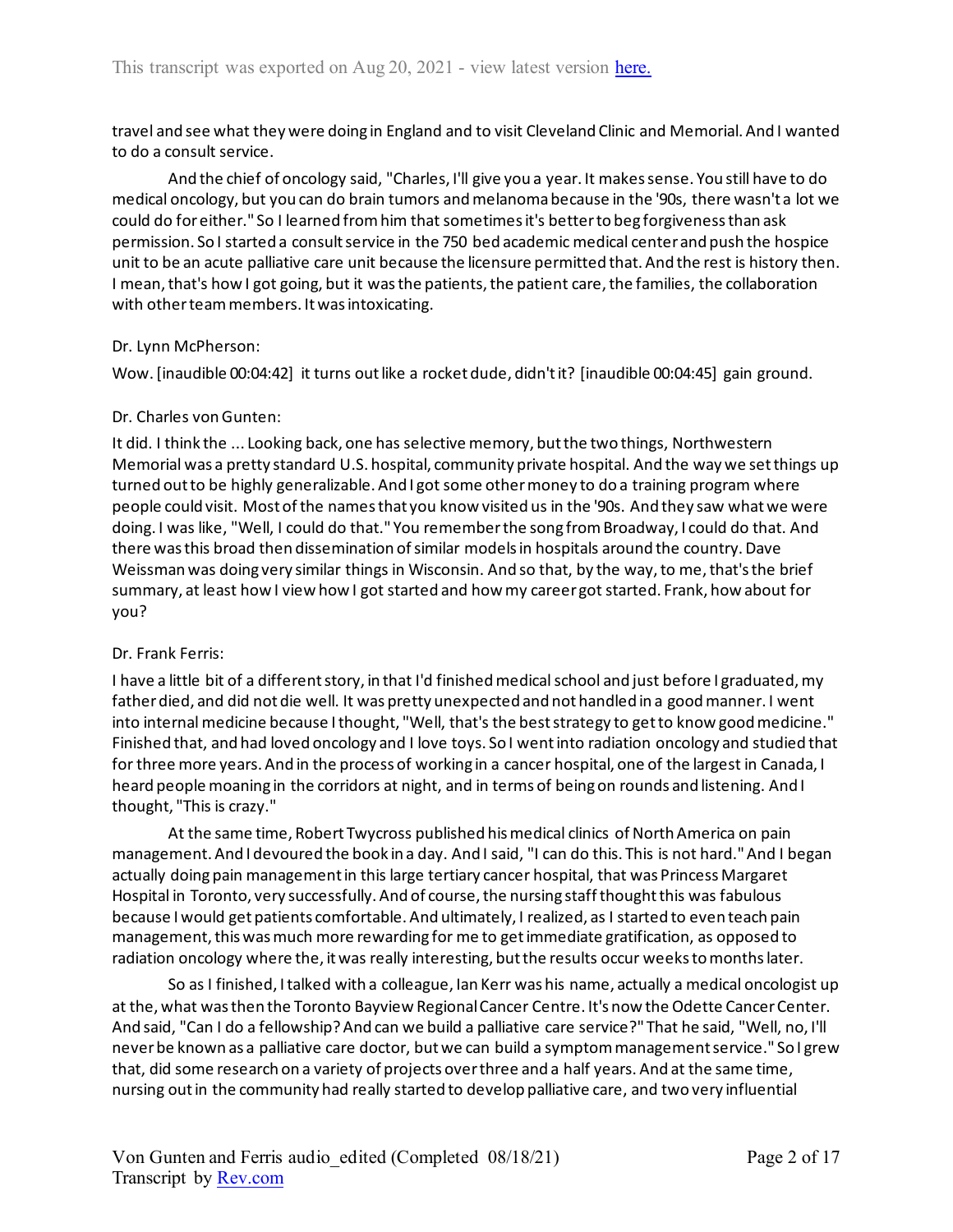women, Marilyn Lundy and Shirley Herron said, "You need to do home-based palliative care, Frank." In the process, I met Larry Librach, who was at Mt. Sinai Hospital at that time.

And in 1991, I started working with him. Saw patient one in a home-based palliative care service as he was running the inpatient service. And over the next, that was effectively nine years. Through '91, through '99, we grew the largest home-based palliative care service. I suspect it's still one of the largest in the world, seeing patients at home as well as consults in several hospitals. And I realized this was what my love was. At the same time, I was also motivated by the death of my partner. And again, it was better, but it wasn't ideal. And I realized there was a real opportunity to grow palliative care, really in the community, as well as inpatient services. And to really turn it into a medical sub-specialty.

Now, there were also lots of resistors. I could still see the orthopedic surgeon saying that, "You would never, ever, ever see one of my patients." At the same time, a colleague of his said to me, "You need to see every patient I admit." And I said, "Oh, my goodness, be careful what you wish for." I just got more consults than I could possibly handle. And it was an exciting adventure.

#### Dr. Lynn McPherson:

Absolutely. I think that's been a recurring theme that we've heard. Don't you agree, Connie? So many three launched with serendipity and just happened to me in the right place at the right time. Absolutely.

Connie:

Yeah.

Dr. Frank Ferris: Well, and not just by nursing colleagues, yes?

Dr. Lynn McPherson:

Yes.

Dr. Frank Ferris:

Who had recognized the importance of doing this and said, "We need Dr. Companions to help us with the prescribing." But people who were really superb at caring for patients in the community.

## Dr. Charles von Gunten:

Well, and you can't omit the role that the pharmacist played in our careers as well. One of my early projects was taking the model of, I mean, a glycoside dosing services, which were pharmacists in an advanced practice fashion take over the management of aminoglycosides and dosing because they do it better, and more scientifically with higher quality, and applying that to opioids, because the opioid dosing was such a challenge. And having that be pharmacist based. Well, it changed practice in the hospital. It also elevated the role of pharmacists in the eyes of the rest of the medical staff in terms of being collaborators in the care of patients.

And I had the same orthopedic story, where we had five pain services at Northwestern when I was there. And they were as territorial as they are today. And in the midst of that, it was the orthopedics ward that wanted palliative care to do their pain management, not anesthesia, not neurosurgery, not rehab, because we got better results. And it was skillful use of opioid dosing, combined with the multimodality interdisciplinary care that some of the really challenging orthopedic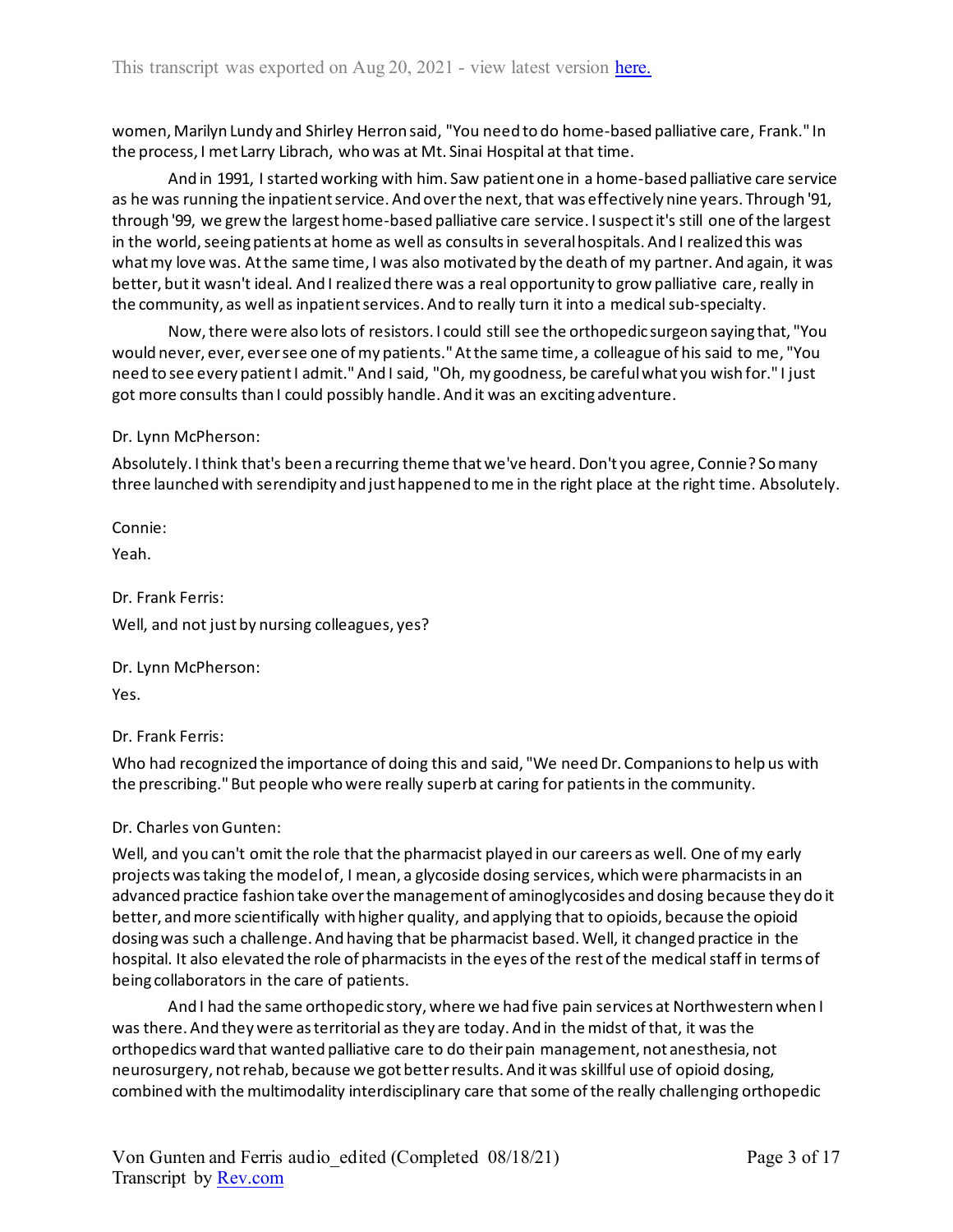operations they were doing, particularly the chairman was into scoliosis. And the pain management there is extraordinary, but the palliative care model got much better outcomes than anybody else, people got out better, had better outcomes. And it was because of the pharmacist's role in that.

#### Dr. Lynn McPherson:

Well, thank you for them.

#### Dr. Frank Ferris:

And we can't forget the value of the counselor as well, because it was early in my career as I was developing, that really incredible social worker, Michelle Shaban, said to me, "Frank, this is much more than pain management. We can really help people live differently and we can help people through the transition of people dying as evocative." Because I remember one day a young man had died of malignant melanoma in our service and he had a twin. And they were actually from the Middle East. And wailing started. It could be heard two floors up and two floors down, and are in a modern facility. You could imagine the intensity of it.

And her message was, "Just hang on tight. We've got work to do here. We've got to look after this family." And of course, the transition for them was completely different because we were there. And it taught me the importance of us working as a team on a large scale, nursing, pharmacy, social work, occupational therapy, physiotherapy. All instrumental in helping people live the best possible life and manage the transition of dying.

#### Dr. Lynn McPherson:

Absolutely. Connie, were you going to say something?

#### Connie:

Yeah. I was just going to say, it's so interesting that you both have this community basis, and yet you both were in the hospital. And I'm just curious, how do we get back to that community focus and really using everybody? Because I think some of that's gotten lost over the years because we are still pretty hospital-based and thinking about, in my mind, health equity and quality and where patients want to be is in their community. I'm curious what your all's thoughts on the work you've done with that?

#### Dr. Frank Ferris:

Well, I feel very strongly it's driven by the funding model. So it was important in that period in the '90s, for me, I was at a single payer system in Ontario, Canada, to negotiate with the funder and get the funding to be able to provide the community-based services. And we were successful. By 1999, we had a million dollar grant for the system to actually be able to really grow much more service in the community.

#### Dr. Charles von Gunten:

Well, I'm remembering, Frank, you also became the expert in using the Ontario physician payment plan and the coding plan. You became the expert at how to do the right coding to maximize income, so you could employ a physician workforce, working with the existing nursing home care funding models. So combining that being very savvy about how does the money flow? How do you maximize it to support the care to do the right thing? You cannot just say, "Oh, well, this is the right thing," and then ring your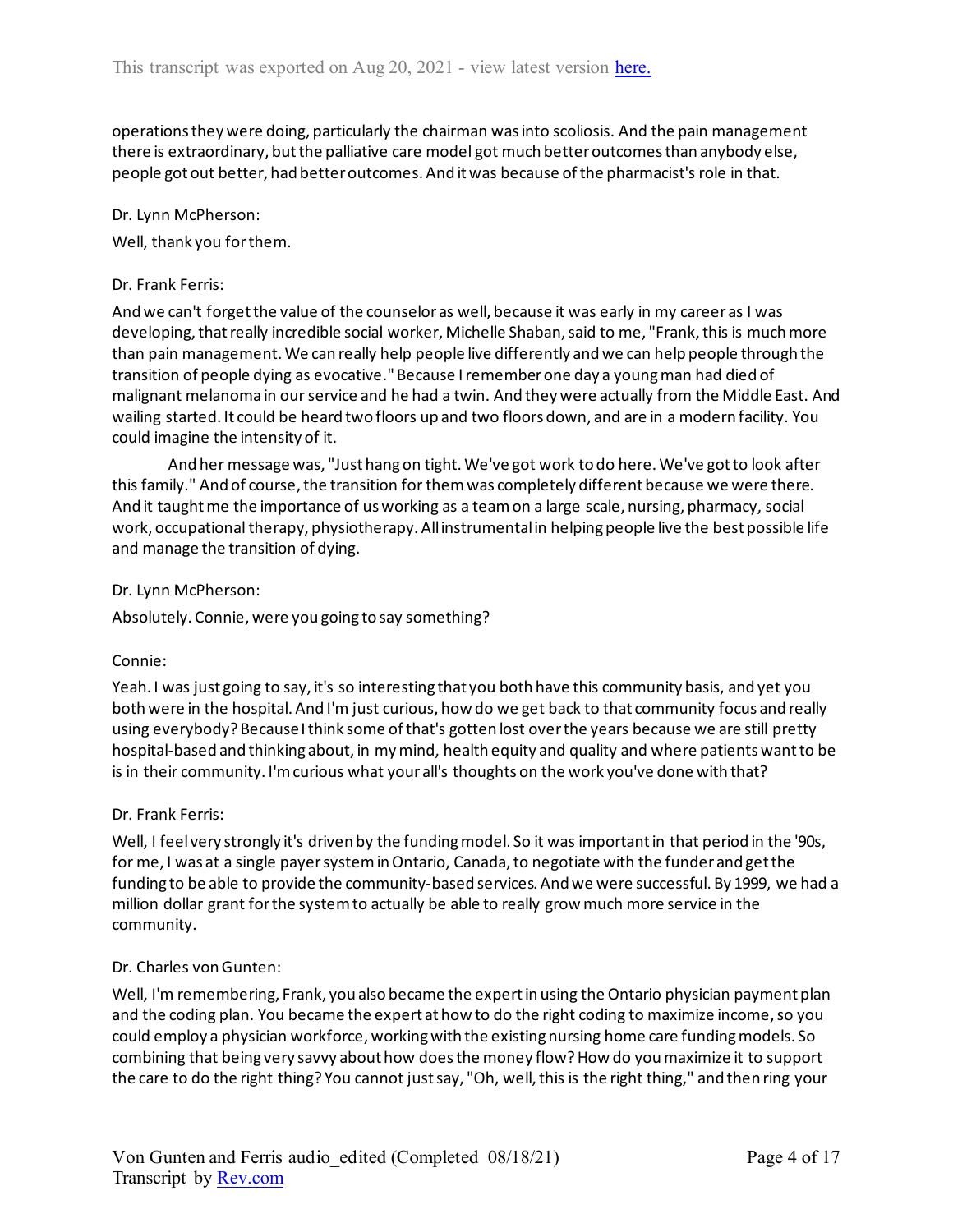hands that nobody has come along to pay you. You went out and went toe to toe with the ministry to get what you needed.

#### Dr. Frank Ferris:

Oh, it was the ministry. And it was the Ontario Medical Association. We actually created some new funding codes to be able to actually pay for a physician-based services. So there was these two angles, one for paying for the physicians. And again, we grew into it, by 1999, there were 24 physicians working in the community. And at the same time, we wanted to make sure that the home-based services were well-funded as well. So we got a grant to do a model demonstration project. And that has continued.

Dr. Charles von Gunten:

But I think-

Dr. Frank Ferris:

That's very important.

#### Dr. Charles von Gunten:

The point you make, Connie, so I think funding, the business models being very clear about what they are and why they're that way and using them. But then you have to go to the, how are health professionals made? Physicians, nurses, pharmacists, social workers, even chaplaincy. Our training is still deeply medieval, right? It is like they are guild systems. We have apprentices, and they apprentice themselves to masters. And over years, they take on the behaviors and the attitudes and the knowledge of their masters. Well, where does all that happen? In most places in the world, it's in hospitals.

It was in the 1100s when hospitals were first formed as a convenience to physicians. If you have money in the middle ages, the doc came to you in your home, but for the convenience of physicians and for people who didn't have wealth, we formed hospitals. And the same thing is true today. The intensity, that convenience of going room, to room, to room, makes education much more efficient. But if people only train in a hospital, then taking care of somebody in the community, in their office or in their home is a strange world. And although there has been some development, it is modest in the ability to train people in the office based setting. There isn't well developed home-based teaching.

And if you don't have role models, the message to a trainee is, "Well, there is no way forward." And back, when I made home visits in my second year of internal medicine residency and was just seeing hospice patients at home, it was extraordinarily rewarding, but it is scary, because the power differential changes dramatically. You are a guest in someone else's home. And when you think about the models of, and I know best, Connie, you can speak to nursing, but I see the influence of hospital-based nursing training in home care nursing, all right, I'm going to order this and I'll give orders and that's what will happen. Well, that doesn't happen at home. Patients say, "Hell, no, I'm not doing that. I'm doing this." Or, "I think this is what's wrong."

You learning how to manage really sick patients in their homes where they're in control and their explanatory models are the ones that matter, requires a whole different skillset than what you see in the hospitals. And if funding doesn't support it, you're not going to have the strong role models, let alone being able to teach in the home. Patients love it, but getting the role models out there is going to be key, but no amount of cognitive demonstration of improved quality is going to change it until we have the funding models to provide the [inaudible 00:19:23] models and people can apprentice in people's homes.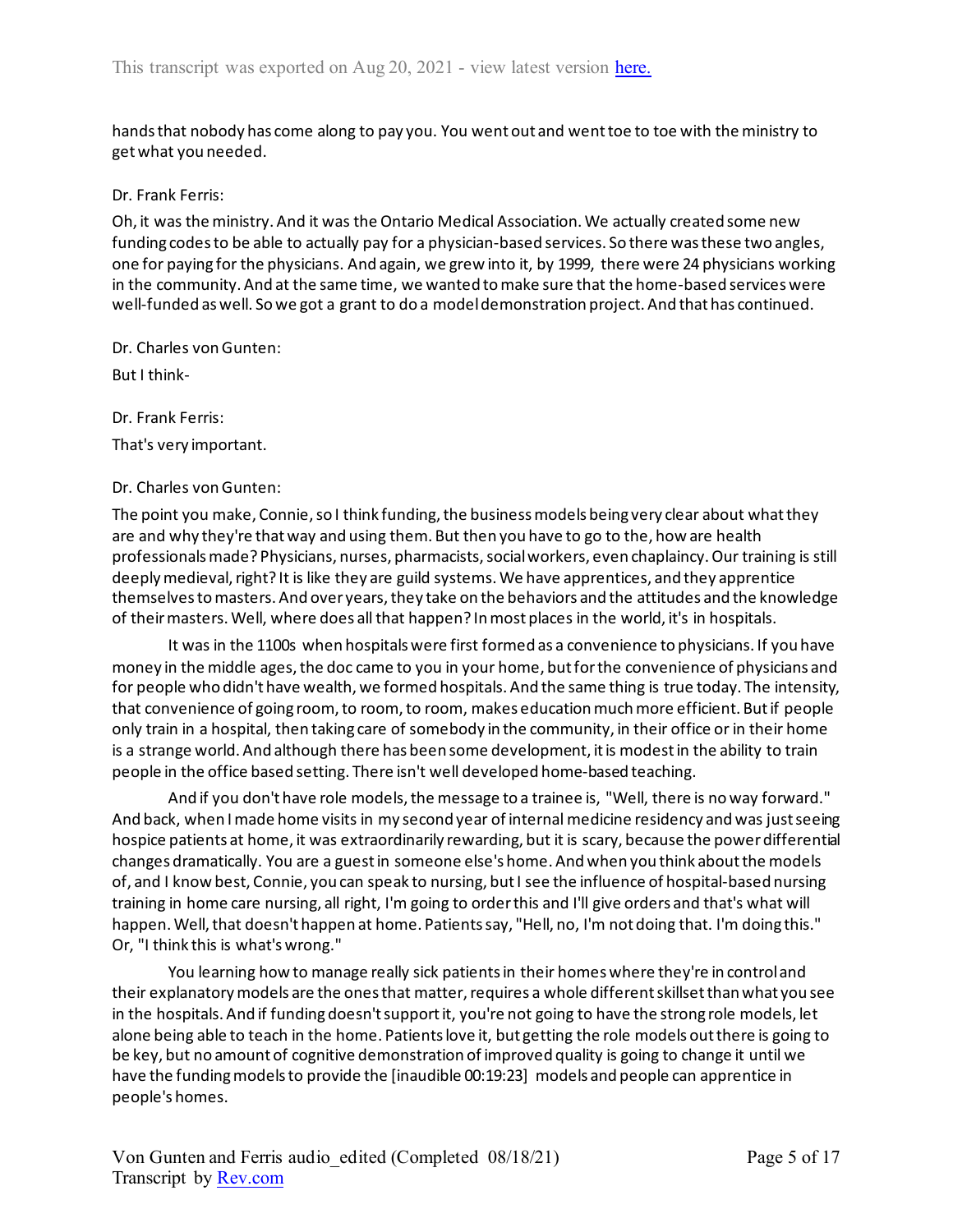Dr. Frank Ferris: Well, [inaudible 00:19:27]-

## Connie:

I think the other thing that I would say is, when I started the service at Mass General with Andy, we brought ... So Andy and I both come from hospice practice, right? So that grounded us in a very different way. And I don't think that happens. I mean, I think we had a lot of people doing palliative care who had that. Now you have a lot of people who don't have that. And I think the challenge was, as we brought a new physicians, they would be like, "You can't take care of that patient. That patient can't go home." And you're like, "Oh, yes, they can." I mean, half of our patients would have stayed in the ICU and you're just like, "This needs to happen."

Now, the same thing I think for, I will say for some of my hospice colleagues, and you had this too, that we had people that were saying, "We can discharge these people from the ICU. They don't need to go to the step down." And they'd be like, the hospices would be like, "No, no, no, you have to take out their central line and do whatever." Like, "No, no, they're not going to live that long. You're going to learn how to take care of her central line. We're not going to do this for your convenience."

So it is very strange of this. What you speak to is this skill set. And I would just say for nursing, we've created this insane thing that particularly now at the master's and doctoral level, you have to decide whether you're going to do acute care or primary care before you've had any experiences. And, oh, by the way, even if you're doing primary care in that, you have to have a hospital experience, but we don't make the people in the hospital have that other experience. So you're right, it's still kind of crazy.

## Dr. Charles von Gunten:

Well, and the point that you made earlier about what we were able to do at San Diego Hospice to make it into really, a preeminent academic hospice, that the ability, and this is a decision at the hospice level, of who are we going to take care of and how? And Laurel Herbst who was the medical director at the time, was medical oncologist by background and strongly of the point of view that medicine is medicine and you can do it anywhere. It is an illusion that you can only do something in the ICU because the hospital's policies say that while you can only have a dobutamine drip in the ICU on a monitor, that's peripheral. What is dobutamine doing and what does it take to manage a dobutamine therapy at home?

And it turns out, you can hang it from a curtain rod and it's, as long as there's electricity in the home, and you can have a pump, okay, no big deal. And wound care and line care at home is the same as it is in the ICU. So there's, what's the illusion versus fact? But then the willingness to support that, oh, yes, hospice care includes dobutamine and other pressors at home. You can have people on ventilators at home, you can have people dialyzed at home, but that's a commitment. It has nothing to do with the medical facts. And I would say it takes very strong physician leadership in hospices, hospice agencies. And then [Jan Chetty 00:22:44] who was the CEO, who her career had been in building large programs in hospitals, took the same view to building the hospice that you need to have strong physician leadership in addition to all the other disciplines being strong. And then you have to go to size.

In a fixed funding model, which is the model in most of the world, the way you make it financially viable is you need to go to size. We ended up with 1,200 patients per day at home, which doesn't make us the largest home hospice program, but large enough that for those few patients on dobutamine, or for those few patients that are getting other pressors at home, you can afford it because you have the largest group, but it comes back to them. What are the business principles? What are the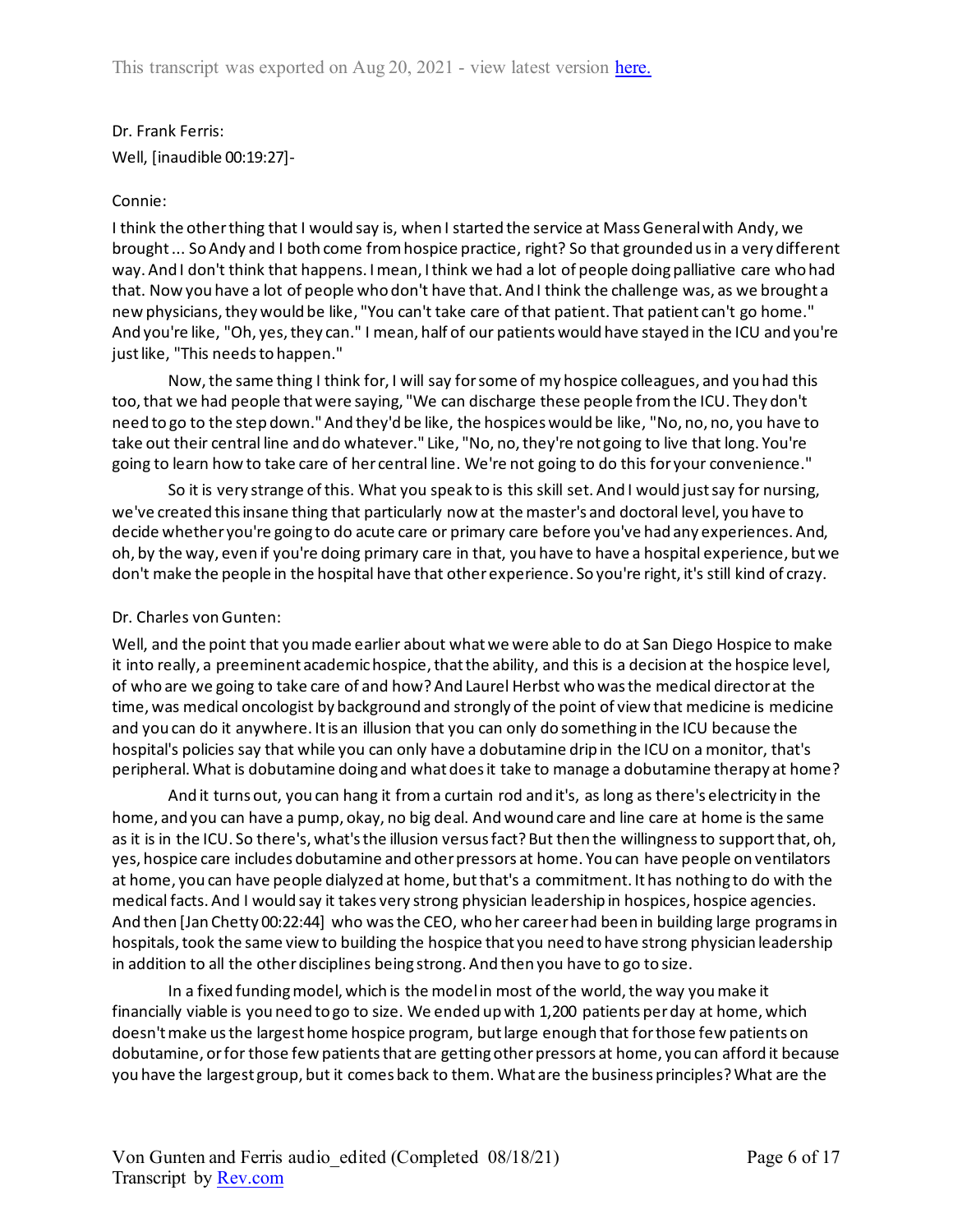funding models? How do you make it work? But at least it's been demonstrated that it's possible, but what you infer is it takes leadership.

#### Dr. Frank Ferris:

Well, I want to comment about just that, what you talked about in terms of nursing training. So, as I was doing my fellowship from 1987 to '90, I was involved with the incur and we were publishing on subcutaneous delivery of pain medications using small portable pumps in the home. Same time as Eduardo Perrera was doing that. All of our medications were delivered subcutaneously. Now, what about nursing training today? The nurses in our hospitals in Ohio don't know how to manage subcutaneous administration. We've lost this art, which is silly because it's cheap, that families can change the needles, they can change the lines. All it needed was a nursing visit once, maybe twice a week, and somebody on the phone in case they had a problem, as opposed to IV technology.

I remember when I first came and saw Charles working, and I said, "Why do we have all these pumps and lines hanging?" I never had any of that. And he said, "Well, it's a funding model, because I can't keep a patient in hospital and justify it if it's not IV. If it's sub Q, they have to go home." Well, of course the whole U.S. funding model is built around hospitalization and corporations making money. They don't make money on home care. They sure make money on hospital-based care. So there's these two realities, right? The funding model.

And I want Charles to comment about, Jan Chatty was an insightful administrator. What about the administrators we've met recently? Did they know home care? Charles, how did you get them to say, "Oh, my God, these patients are sick at home." How did you do that? When you were getting people coming to me? But tell me, [inaudible 00:25:52] you're taking the administrators out in your car to see what's going on, because the administrators don't know it. All they know is the hospital-based. So again, if we want ... I mean, where do you want to be, Connie, when you have an advanced illness? At home or in hospital?

Dr. Lynn McPherson: Yeah.

Dr. Frank Ferris: Where do you want [inaudible 00:26:13]? At home or in hospital?

Connie:

I want to be in a residential hospice facility. That's where I want to be.

Dr. Frank Ferris: Well, but all your illness experience?

Connie: There you go.

Dr. Frank Ferris:

I mean, the whole illness experience, you want to be-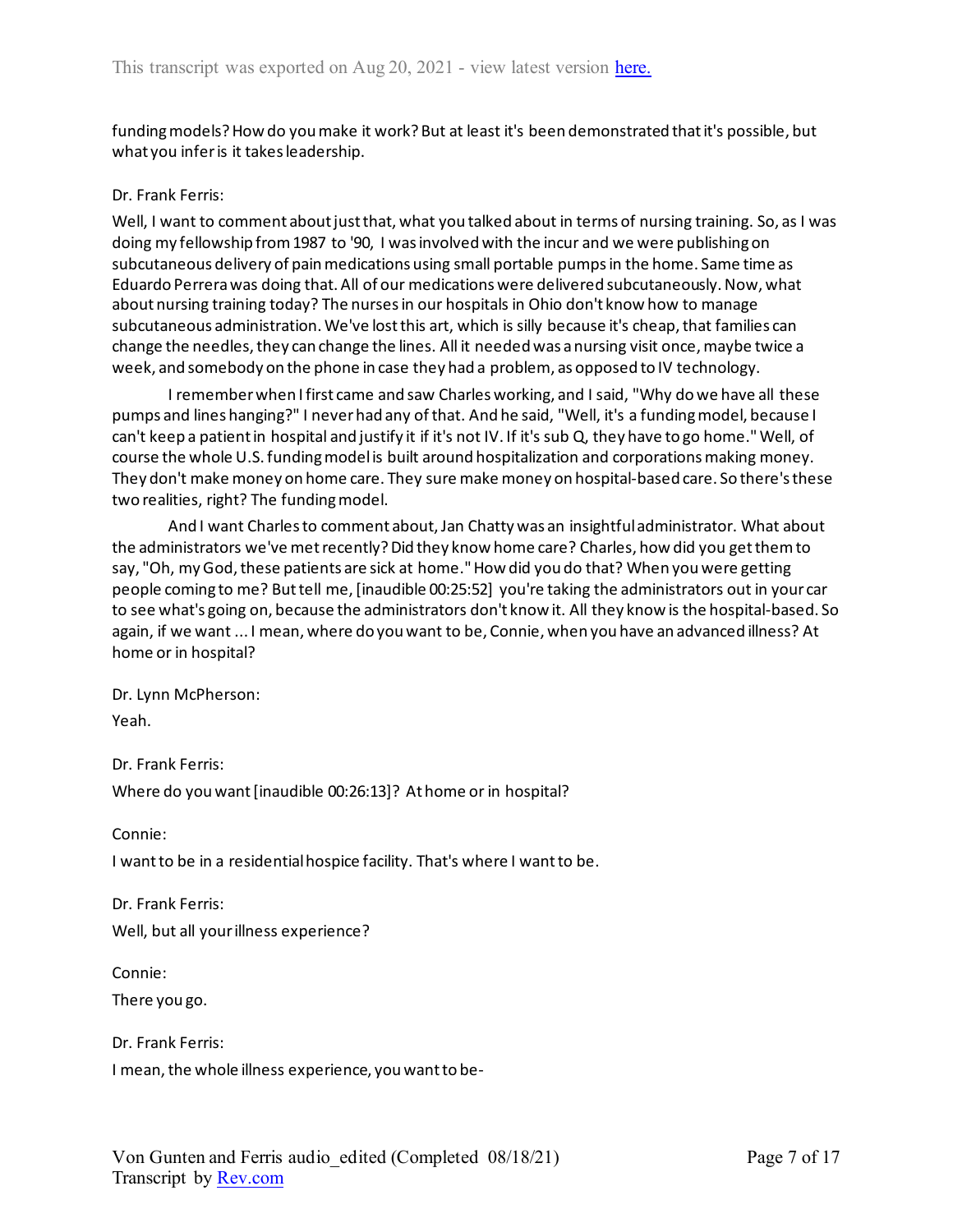This transcript was exported on Aug 20, 2021 - view latest version [here.](https://www.rev.com/transcript-editor/Edit?token=wMzmseFcL6gjJGNLQ9I81FOn7bzFSgVXeWT7Ns6j4NW0wa91RJosvwPKYFzMUakMbCLaFmjTUrHj0vyobQp59xnb4kU&loadFrom=DocumentHeaderDeepLink)

Connie:

Oh, no, no, no. Of course, not. At home.

Dr. Frank Ferris: You want to be at home mostly. Right?

Connie:

Yeah.

Dr. Frank Ferris:

So again, we all want to be at home, and isn't it, medicine is there to empower life. It's all about life. Don't we need to teach these skills and make sure people can provide the care in the setting where we all want to be? Of course, you ask every administrator where they want to be and they'll say home. Every physician, nurse, social worker, pharmacist, they all want to be at home and yet nobody's breaking the cycle.

Connie:

Yeah.

## Dr. Frank Ferris:

We've been doing it for years, very successfully. And the reality is the Medicare hospice benefit is the best funding model in the world for doing this. Again, as a society, we don't take advantage of it. We sign up with a median length of stay of 10, 14, 20 days. Let's take advantage of this incredible funding model, which turns out when you match it against hospital-based care, is very cost-effective.

#### Dr. Lynn McPherson:

And Charles, no, I think you also speak as something, it's this very interesting part that we have no problem taking out our clinical partners to see what's going on, but just this very weird part about, well, I can't take an administrator. I can't take a researcher who might be doing your study, or I can't take these non-clinical people. It's like, yes, they sign the same form, they're not going to do clinicals. They're just observing. But it's been really interesting about the perception of bringing administrators or nonclinicians out to see that.

#### Dr. Charles von Gunten:

Well, the point you make, that is something inside us, our assumptions and the assumptions are wrong.

## Dr. Lynn McPherson:

Right.

## Dr. Charles von Gunten:

You can take anybody to somebody's home. And the experience, you learn so much when you walk through somebody's door. A word doesn't have to be spoken, already you learn volumes. Frank's getting it. Recent anecdote, a new person was hired in our system at OhioHealth to be in charge of all the new technology over the next 10 to 20 years that the institution would need to be able to purchase in order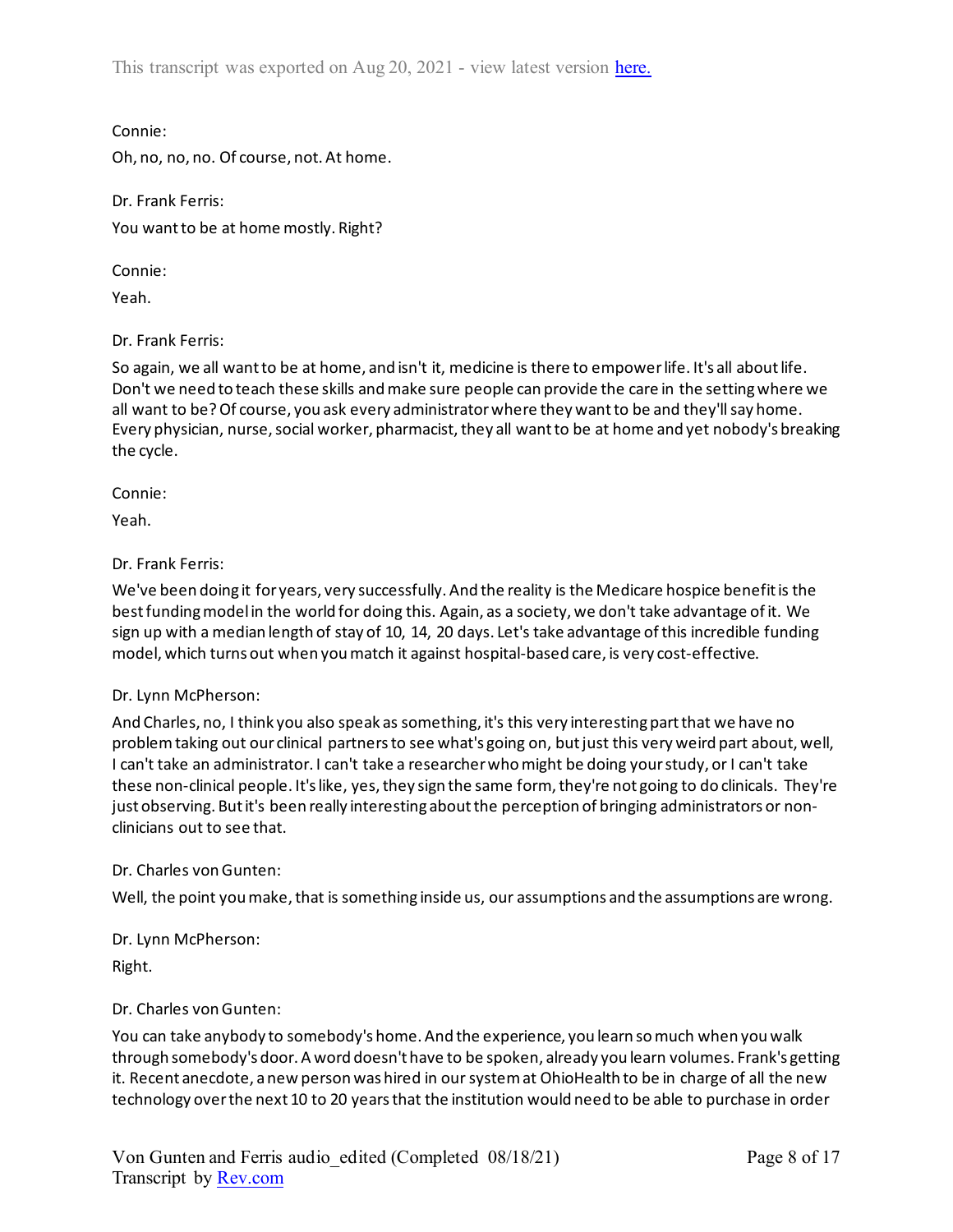to keep up with healthcare. And as he was making the rounds, I was on his docket. And he came to visit me. And my role there was vice president medical affairs for all of home care. And I asked him what his experience had been in healthcare.

Well, he hadn't had any, except with his two parents who lived in India, that's it. How was he going to evaluate technology? And particularly, it's clear that technology has a huge role to play in the home setting. And so I said, "Well, why don't you come visit ... Come with me, let's make home visits. And we'll go visit a patient in each branch, in the home infusion pharmacy branch, in the home health branch, in the home hospice branch, in the medical equipment branch, and we will see examples so that you'll have some vignettes in your head against which you can compare this volume of information." Well, oh, my word, his eyes got big as saucers in each of these homes. And of course, my nursing colleagues, very strategically picked which places, which people we would go meet that they defied description, but he was changed.

And then what did he do when he went back to the huge IT department in which he worked? No, of course he talked. "Oh, my God, ..." I heard from presidents and senior VPs and the CEO about all these things that he had learned. And he was telling everybody about what was going on in home care. From a few home visits, that's ... So in leadership, and I think it was what Frank was getting at, when each of us is responsible for bringing along other leaders. This, "Come with me. Come see the work," it takes effort, but the rewards are extraordinary.

#### Dr. Frank Ferris:

Well, and I think that there's a mindset that we have. You said it a minute ago of who's our customer? As a palliative care service, we all think our primary customer is the patient and the family. And I'm going to say wrong. Our primary customer as a palliative care consult service is the referring team. The physician who says, "Please help me with my patient." And we need to, what I'm going to say, practice consultation etiquette to actually engage that physician. And of course, the nurses often know much more than the physician knows, or that social worker on the team, engage with them, talk with them. Give them pearls of education, support them.

And that's our first customer. Of course, the patient is our second customer and their family. But the third customer that nobody ever talks about is the people who pay our salaries and our bills. The administrators. The fact that Charles was engaging with administrators was crucial for our success at OhioHealth. We arrived there in early 2013 effectively, by 2021, we've got consult services. Now in eight of the hospitals, full teams. The hospice has tripled in size. Why? Because the administrators supported it. Clinicians all wanted it, but it was making best friends with the clinicians and best friends with the administrators, and making sure people knew how to use the existing funding models.

I think another major issue is that many providers don't know how to chart properly. They write way too much. We had one of our colleagues write 1,000 word history. That's nuts. We're the consult service, we're not the managing service. It's, again, write the minimum to get the documentation past the reviewers and know how to bill U.S. time-based or complexity based billing appropriately, but people don't know how to do all this. So there's all these really administrative tasks and realities. We're all charging out to do the pain management, the nausea management, to hold the hand, to make sure they get scopolamine if they've got crackles, when they're dying, we've got that down, but we need to get this other piece down, which is about really growing our service capacity.

Because the other thing I think that happens is that be careful what you wish for, that I highlighted, the clinician, the orthopedic surgeon loved what I did so much. He said, "Please see every patient I admit to the hospital." Oh, my gosh, overwhelmed. And of course, then burnout. Right? And of course, in the face of COVID, I don't know about other services, but at OhioHealth, because we were so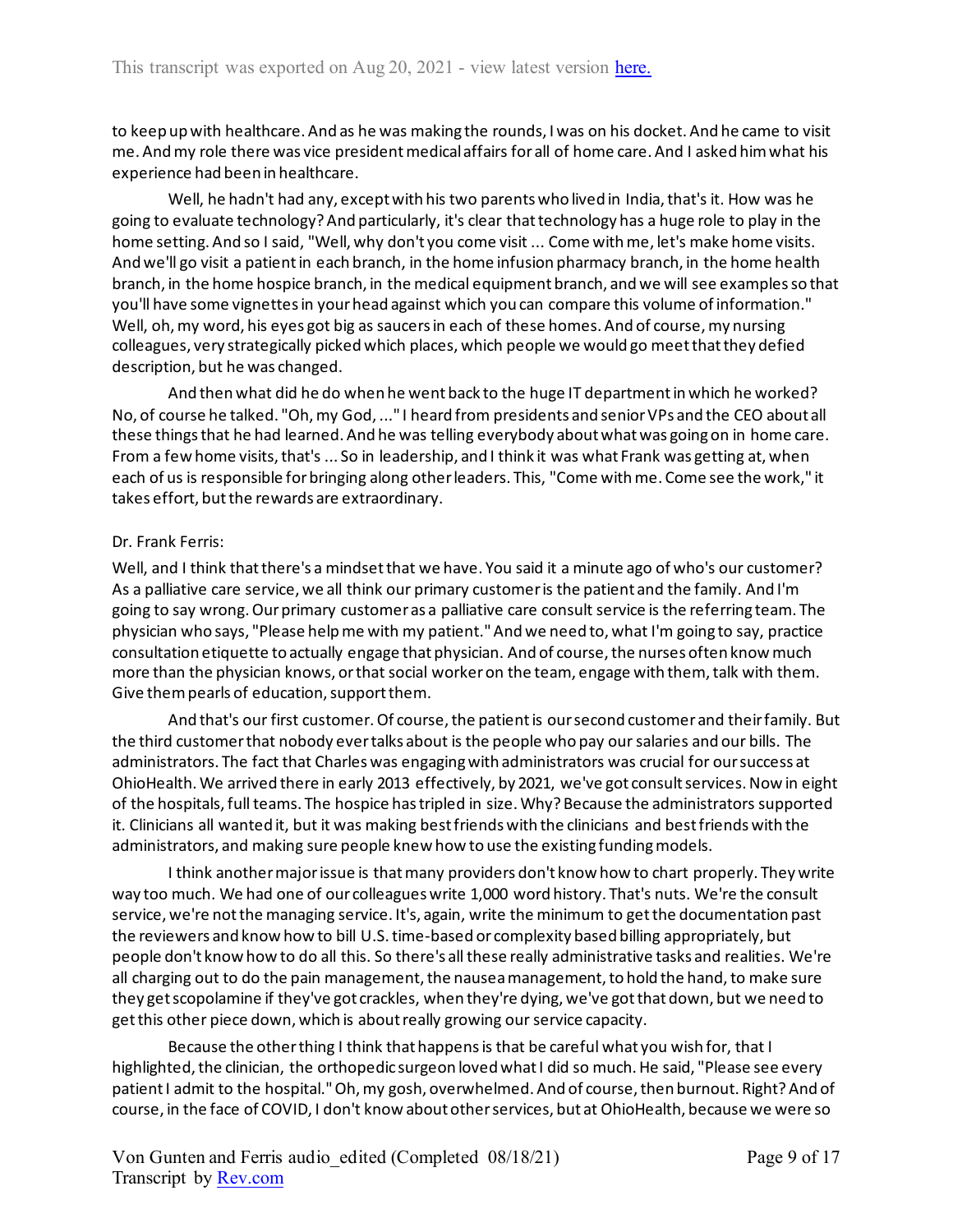loved, we were named the core responder along with critical care, the emergency room and the hospitalists. And our teams were running.

Dr. Lynn McPherson: Yeah.

Dr. Frank Ferris:

And again-

### Dr. Lynn McPherson:

So you just made your own case here. You can't retire. You guys have to keep going.

#### Dr. Charles von Gunten:

Two things that I would say to add to what Frank said about our time at OhioHealth. The first is, despite the massive growth and that was all paid for out of current revenue, no grants, no special investment, and we didn't lose a dime. It all paid for itself under standard fee-for-service models. Required nothing else. Okay. Now that's, I don't know what else to say and what not to say.

### Dr. Frank Ferris:

Well, I was going to say is that, yes, that's true, but at the same time, you Charles were very creative at understanding the vision, the mission and the motivation of the organization at the CEO and administrative, VP level. And you also started to think about where were the tension points financially. So it wasn't just about cost shifting, as you didn't build the service based on our revenue as billers, you built the service based on what it did for OhioHealth.

And most recently, you also enticed peripheral community hospitals based on understanding they could actually have more revenue by keeping the patients at home rather than shipping them off to the tertiary care hospital for the conversation, and then they died there, two hours away from where they live, the family couldn't visit. If they just spent a half a million dollars on a consult service, they could have five, six, seven, eight million dollars of new revenue in their community. So it's thinking creatively, you're the master of this.

#### Dr. Charles von Gunten:

One of the things that people like to marvel at my career, but I would say that the core skill I learned as a resident. The Bob Buckman's, How to Break Bad News book, when I was an oncology fellow and I read it, changed my life. But it turns out those same skills start by asking open-ended questions, listen carefully, respond to the emotion. They work outside of patient care, they work with administrators, they work with others. And that's how you find out what they need and so that you can be targeted. So, those are key leadership skills of finding out about other people, because motivations, everybody has a story. Everybody has motivations. And the role as a leader is to harness that to what your objectives are. So everyone comes out feeling like a winner. That's how you build programs.

#### Dr. Frank Ferris:

Well, and that's the basis of consultation etiquette, isn't it?

## Dr. Charles von Gunten: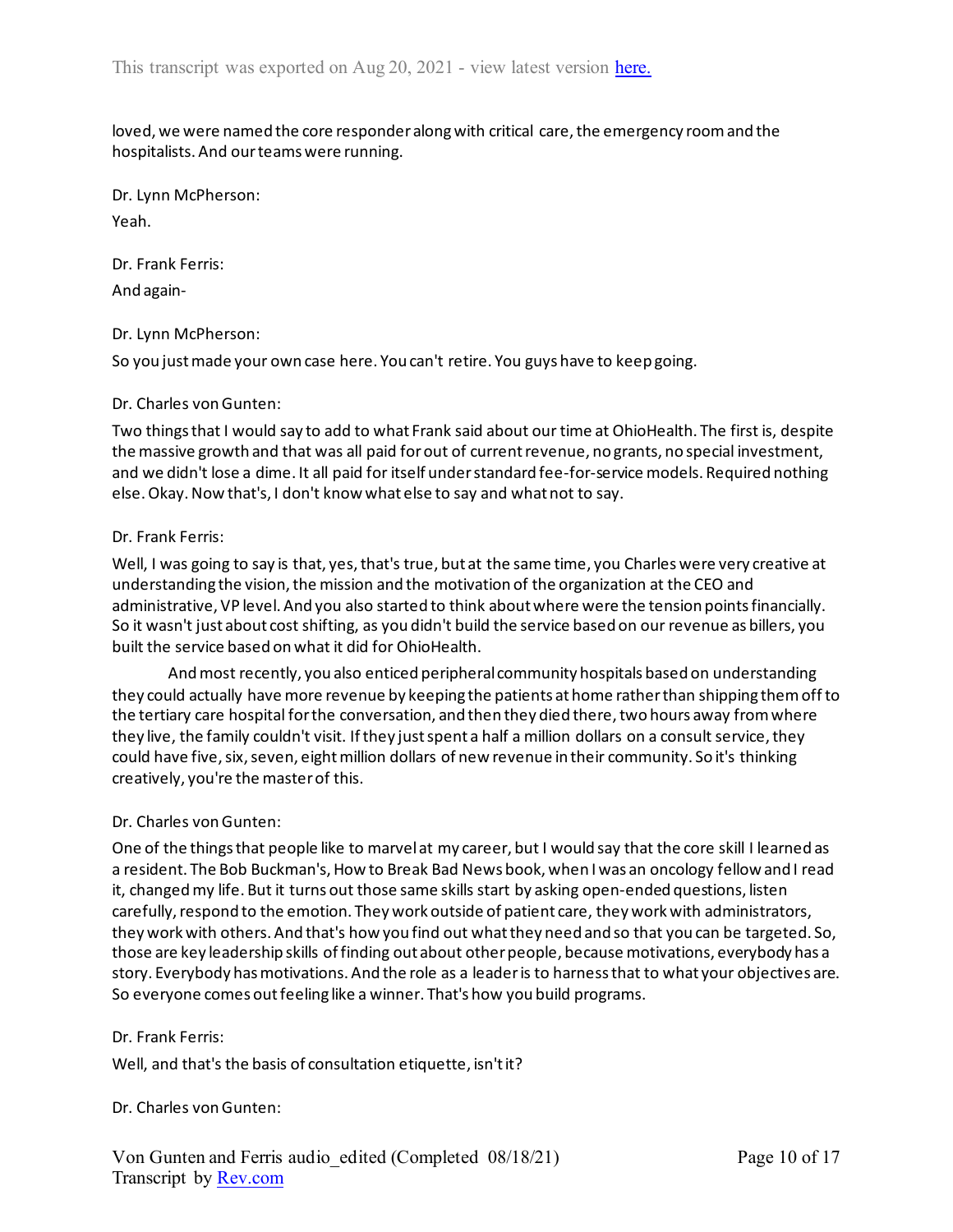# Absolutely.

## Dr. Frank Ferris:

Because the best is, it's not the palliative medicine team that advocates for more resources. It's the hospitalists who turn around to the hospital and say, "If we don't have more palliative care services, we're not going to be able to see as many patients."

### Dr. Charles von Gunten:

Or oncology says, "We've got to have palliative care in our offices. In order to do the best and in order to keep our oncologists, we have to have palliative care embedded," or it's specialty pulmonary. At OhioHealth, it was the surgeons. Again, they're associated with the biggest revenue in healthcare. And when they say, "By God, we must have more palliative care here. I cannot do my specialty surgical program here without expert palliative care." And we just sit back and say, "Why? Thank you." I just love it when they get to the microphone of the big meetings. And then our challenge is we just say, "Well, then the cost to have the service that will help Dr. X build his program is this." And you've just walked through the door that the others have created for you.

### Dr. Frank Ferris:

Well, and the cardiologist who wanted the LVAD program. And, of course, to be commissioned to actually do that, you have to have palliative care service.

Dr. Charles von Gunten:

Or to drive down their mortality figures.

Dr. Frank Ferris: Right.

Dr. Charles von Gunten:

You got to have palliative care embedded in cardiology.

#### Dr. Frank Ferris:

So how do you think about what the system wants or what the individual physician wants to help them be successful? I'm still reminded of what CAPSI established, which is what physicians don't like is long conversations that take forever. "Frank, will you please have this conversation for me?" Sure. Happy to. Delighted. They don't like conflict, families that are angry. Yes, let me help you sort it out. And they want to be able to bill effectively for their services or even more, but we can help them, can't we? Because we can help their throughput. But at the same time, we're helping the patients and the families.

And I think the other piece of consultation etiquette is, particularly then highlighted recently, this is a very stressful patient. Isn't doctor? You must be really upset. And my experience was about 40% of my consults were not really to help the patients. They were to help the team, the doctor who was struggling. Well, we can be there for them. And of course, then you become best friends and they want you to see more patients. Well, it's all about relationships and it starts with Buckman's, let's start with inquiry. Doesn't it?

Dr. Lynn McPherson: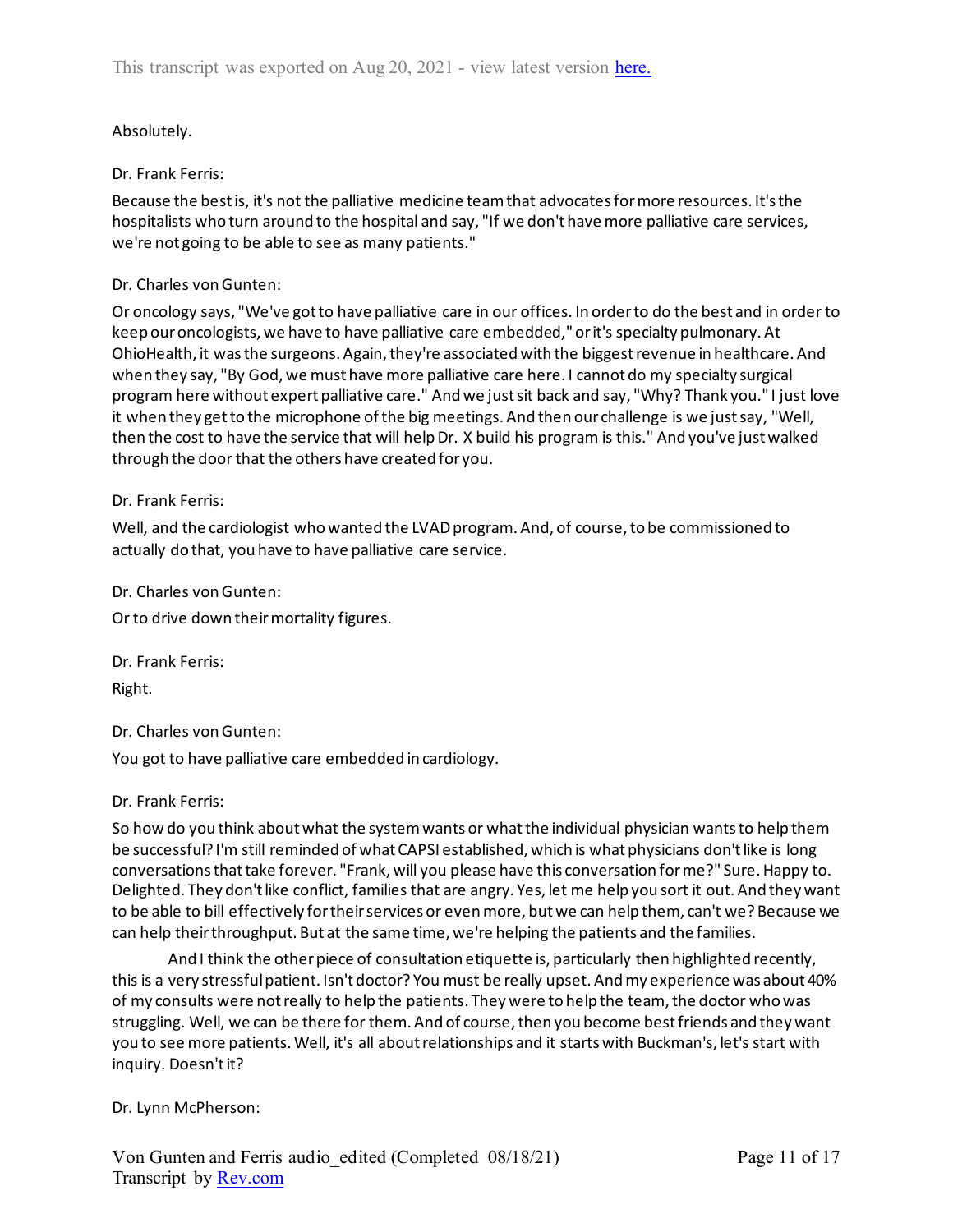Yeah. It sounds to me like even though you both had spectacular, amazing careers, it sounds to me like you define your success as a series of small daily wins and not the huge ... Oh, my God, you've done so many things. Let's talk about that. Let's talk about, name the three things you were each most proud of in your career? My God, we could go on forever. Your work with the academy, and accreditation boards, and publishing, and teaching the whole world about wound care and on and on and on. So, who would like to go first?

Dr. Frank Ferris:

You first.

### Dr. Charles von Gunten:

In addition to, one is establishing a generalizable model for how you organize palliative care in standard community hospitals and health systems, the one I'm most known for, of course, is driving the specialization recognition in organized medicine. But Lynn, you're absolutely right. It's the same set of skills just applied. So as I was building the program at Northwestern, I had a challenge. I was the only doc, I had a 10 bed unit and I was the attending 24/7. I had a consult service for 750 bed hospital. I was the only doctor. They were asking me to see outpatients. I was still in a clinic and I was supposed to publish and get NIH grants. And then I was also starting to be asked to speak and be on committees. Oh, my God, you got to grow.

And so I pulled together all the physicians who I knew who were hospice medical directors, who had appointments at Northwestern, I invited them for breakfast. Martha Twaddle likes to tell the story. And I said, "We are the division of palliative medicine for Northwestern University, School of Medicine. Here we are. Will you all do some service time for me? And beyond the consult service, you can keep the revenue from your billing. And there will be a specialty someday." On one hand, that sounds mad, but it was so obvious. This was the direction. And then the serendipity, most of organized medicine is based in Chicago. I was downtown Chicago. The key people were a cab ride or a 10 minute walk away. My engagement with them, how do you do this, finding out?

It's the same skillset just applied to organized medicine. And it came to pass and they would say it took 10 years. And there were many people that collaborated, of course, but they would say, the ACGME and American Board of Medical Specialties would say, "We establish the specialty in record time," but it was because of using those same palliative care skills, of communication, finding out what the driver, what the real issues are, working within the rules. And I'm deeply proud of it because not just for the practical details of accreditation and funding and fellowship programs, it has an enormous symbolic value when you are a recognized specialty. And then nursing pursued theirs. I know pharmacy has pursued specialization. Your PhD program as an example of the professionalization that comes from being recognized. Those are the things I'm proud of. How about you?

## Dr. Frank Ferris:

My career started off at a very small scale in a hospital, but then I got involved in our community and the community association. And I think one of the landmark activities that we did as a group, this was Canadian based, was create the Canadian national norms for palliative care, which were published in 2002, and became a really national model of an approach to providing care, that still stands. It's been modified and tweaked a bit, but it really created a consensus of multiple healthcare organizations, the Canadian Medical Association, Canadian nursing. We can go on, the pharmacists. And the government put money behind it as a result of one voice. It was replicated in Spain. They've done something very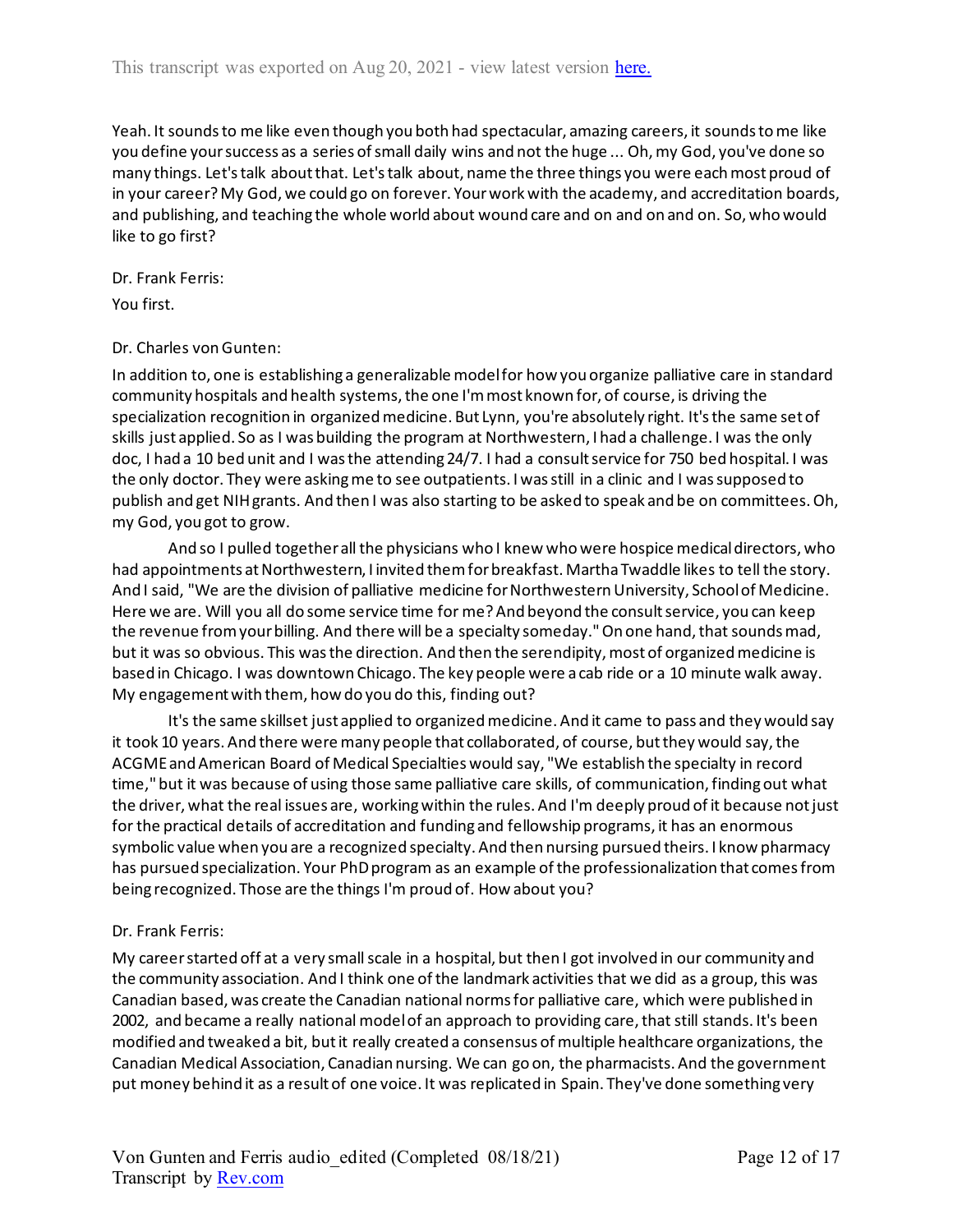similar. It's been used as a model in different places. Diane Meyer took the concept to create the national consensus project here in the USA. So that was my first.

Dr. Charles von Gunten:

Well, it's good to emphasize the message you got from the government when you first started.

Dr. Frank Ferris:

Right. Which was, if you all come with different opinions and different asks, we will not fund anything. If you come with one ask and everybody agrees, I have to fund it.

Dr. Lynn McPherson: Wow. [inaudible 00:45:42].

Dr. Frank Ferris:

So we had more than 700 and then 1,000 people participate to create this one voice product all across the country. We were very active about it. It wasn't about the same way as it happened in the U.S., which is three associations came together. This was individuals, associations, multiple players, and we created one voice. And they funded home-based palliative care, as a result, they put money behind it. It's been a voice that was very important. And it's an important message, which is, don't be split. If you are, you kids can go play in the sandbox.

Dr. Lynn McPherson:

Sure.

Dr. Frank Ferris:

But if you've got one voice, we have to pay attention to. Especially if you are speaking for many people.

Dr. Lynn McPherson:

So when you think-

Connie:

And that's about our leaders for the future though, you guys both have some important messages. So what do you think of the issues right now? And where do we need to learn from that and go for the future? Because our students are watching this. They're hearing from you about what we've done. And so would that continue to work? Are there different ways they need to go in the future? Because I think it's been interesting that people don't know the history, one. And two, the focus is different, because that was about the specialty. And now we're trying to, or if we're trying to think about inculcating it into the whole healthcare, that's like a different skillset. Right?

Dr. Frank Ferris:

Right. But then my second step, and I think it's an important model, we were invited by Linda [Manual 00:47:14] to come to the American Medical Association to review her project on Epic. We stopped it. We invested a huge amount of energy in creating a curriculum. And she had set up a model where it would be reviewed by leaders from across the country. 280 people came, arms crossed, ready to hate it,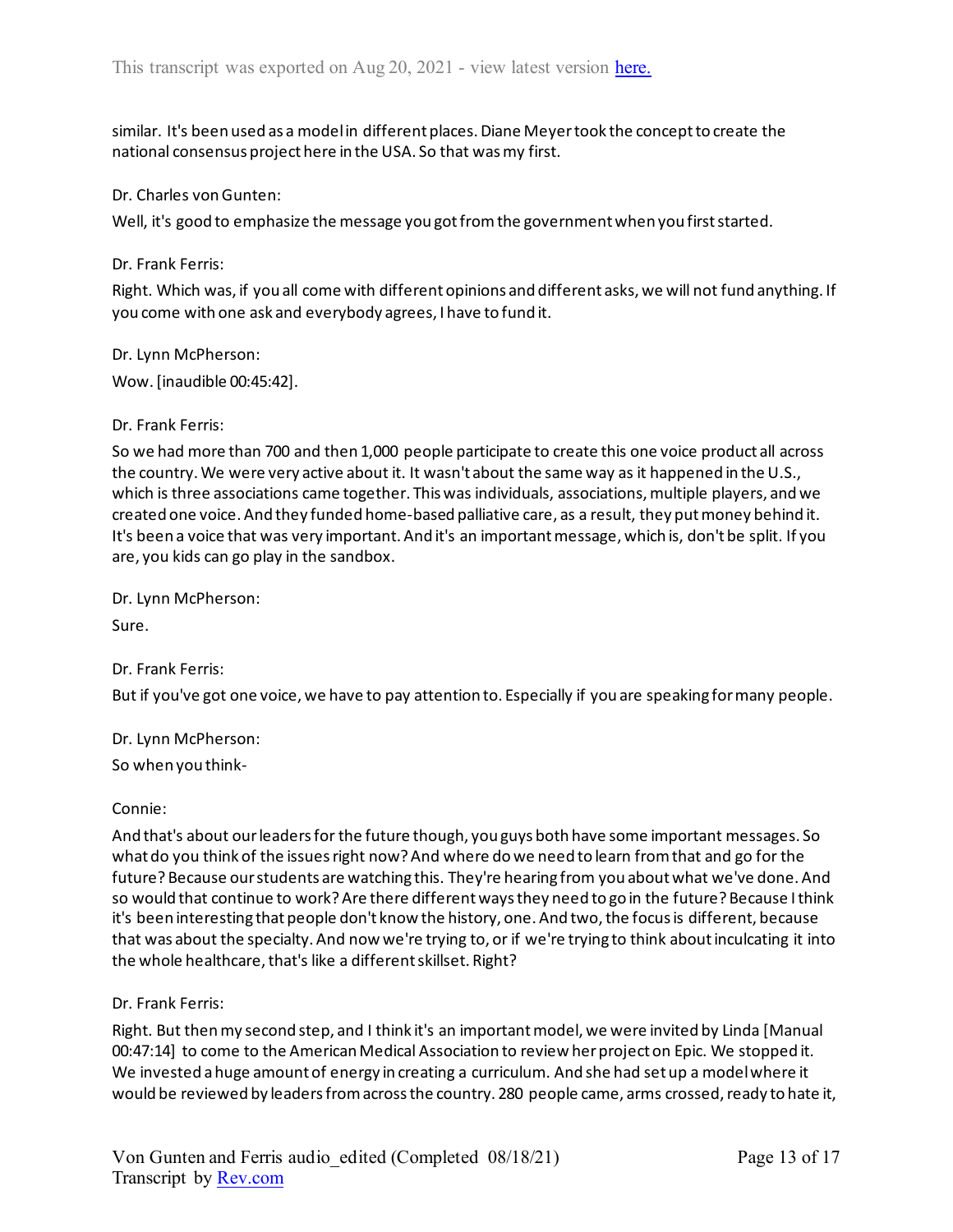walked away, loving it. And it had huge ripple effects. Subsequently, it's been used as the core curriculum. One model for teaching palliative care. We modified it with Epic oncology in partnership with the NCI and ASCO in 2005. And I'm currently doing the next generation, which is the palliative care interdisciplinary curriculum. It needs to be online, open access, available to everybody.

And part of what I'm doing is now in the process of beginning, translating it into 10 other languages, because on a global scale, and you know one of my big impacts has been teaching internationally, there are curricula in English, there are curricula in Spanish. There are very few curricula in these other languages. And if we really want to access the global perspective of palliative care, we need one curriculum which really teaches the concepts. We don't need people doing their own curriculum. It's huge amount of effort. It's a huge amount of work. Take what we've created as a group centrally. And this has had the input of hundreds of people to create what we're doing now. And we'll continue to do that. Make it open so people can adapt it to their personal perspective, but you don't have to reinvent it.

So I think it's that working together, it's the creating consensus is a really important step. And then how as another step, do we engage organizations? Charles and I have both spent more than 20 years working with the American Society of Clinical Oncology. We published papers with them. We've had many initiatives. ASCO is now completely behind the concept. I'm the past chair of the education council. Imagine a palliative care doctor having oversight to be chair of all that ASCO does. That's fun, but I would have never dreamt of this 20 years ago. And ASCO is now teaching internationally and courses. They're proud of palliative care, the same as they're proud of their breast cancer work of others, integrate with the tribes. It's a very important message.

One of the key features that I got to do as well as work with Open Society Foundations, Kathy Foley and Mary Callaway. And again, how do we find financial partners to help us with creative edges? Robert Wood Johnson Foundation was early in this. Then Open Society Foundations. Every foundation will get out of this. But how do we find partners who can be philanthropy to support us, but then how do we integrate right into organize medicine, either in our country or other countries? It's back to this administrative piece. You've got to recognize who your customers are.

## Dr. Lynn McPherson:

Absolutely.

## Dr. Frank Ferris:

Oh, there's the clinical developments. How do we make sure we've all got leadership skills because physicians don't have that. I think another one of my proudest activities was working with Kathy Foley, Mary Callaway to create the leadership development initiative. There's now a parallel initiative subsequently called [inaudible 00:51:13] in Europe. We need leadership skills. It's not enough to just be a doctor, to be a nurse, to be a pharmacist, to be a counselor. We need to lead. This is the tsunami wave of the next generation of modern medicine. It's not only integrating the best of disease management. It's the best of the experience for the patient and family in the setting in which they want it.

## Dr. Lynn McPherson:

Wow. That sounds like a note to end on. What do you think, Connie? [inaudible 00:51:44]-

#### Connie:

Charles, do you have any other thoughts for that? You [inaudible 00:51:48].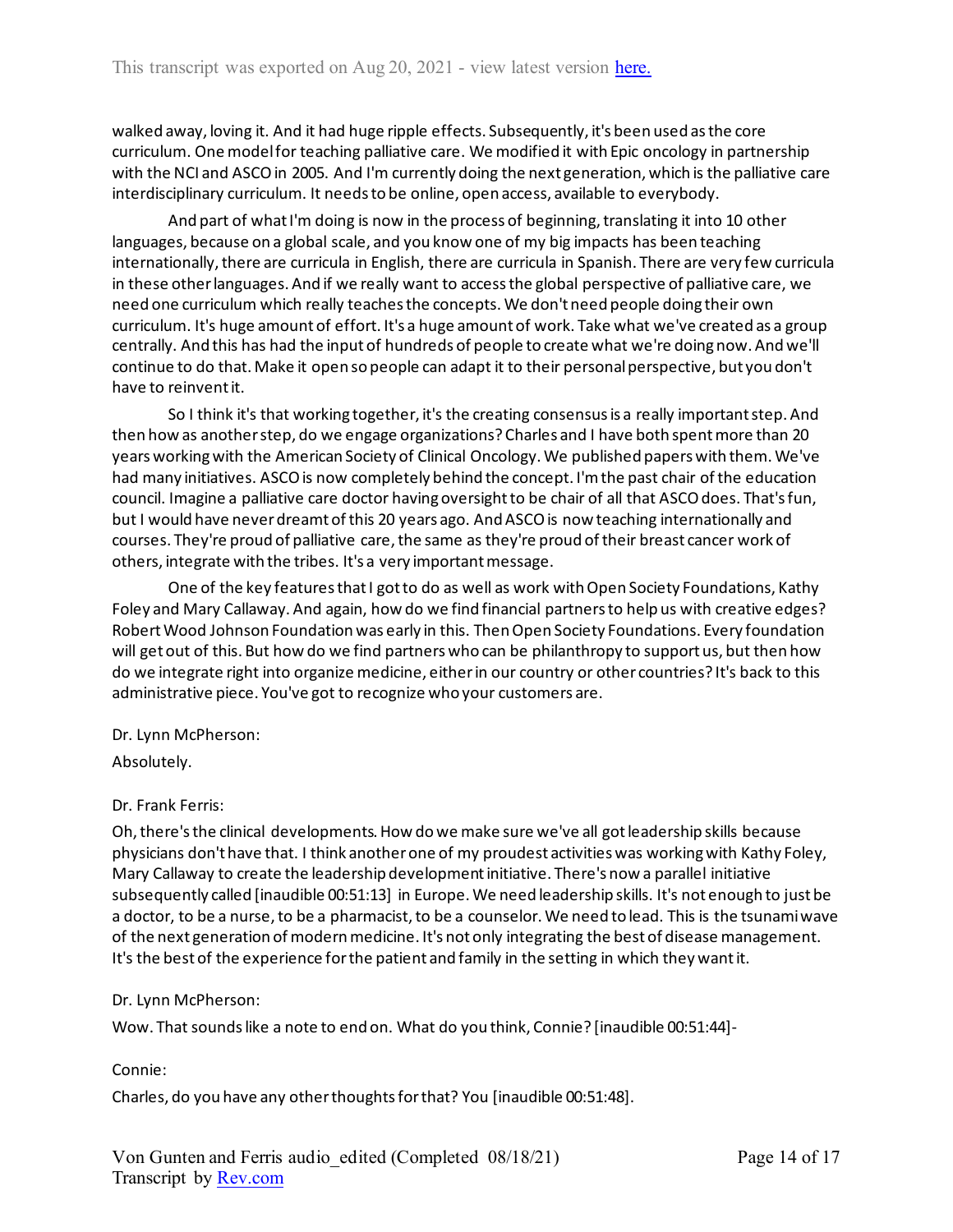### Dr. Charles von Gunten:

Keying off of your advocacy, what is the way forward? What are the work of those who are now training, who are going to lead this field forward when Frank and I are long dead? But to me, the four big innovations that have come out of the last 20 years, the first is that people live longer. It turns out, yes, there's death measure, people live longer building on that, developing it. It's a key unexpected outcome of all the work that's been done.

#### Dr. Frank Ferris:

And you're saying they live longer because of what we do in palliative medicine?

#### Dr. Charles von Gunten:

Yeah. It's not because the other drugs work better. The second is that when this is integrated in hospitals and health systems, keep their patients, you stop the leakage. One of the biggest things on the mind of every health system is making sure their patients stay with them and don't go somewhere else. Palliative care clearly plays a role there. It also plays a role in lower turnover of the other professionals, the docs, the nurses, because palliative care is there. That's a huge financial savings when you can keep retention of your staff because of specialist palliative care.

And then if you can take care of more sick patients well at lower cost, so you've got high quality, low cost, that is the value equation, and we deliver on it. That also means you avoid the opportunity costs of building more beds and building more capacity because you take care of people better. These were all unexpected discoveries in the last 20 years. To me, this is the bedrock for the future research initiatives, the dissemination science, the implementation science has got to come out of this. And lastly, I would say that medicine, healthcare is industrializing. The quality imperative that you decrease variation in order to improve quality, well, where does palliative care fit into that as a response to industrialization? What if what we do must be the same, and yet patients and families are looking for deeply personal connections, particularly related to when they have serious illnesses.

When I have my colonoscopy, I do not care that I'm treated like a bag of potatoes when tossed around, nobody knows my name, nobody knows my background. I want them to do it well and I can be out. An industrial model works for that. And advanced serious illness, the industrial model doesn't work so well. That's why people leak out of their systems. That's why there's ... So what role do we play? What skills do others need to have versus the role that specialist palliative care plays in the industrial model that clearly delivers it? These to me are the leading edges of the research questions that should be moving us forward into the next 20 years.

#### Dr. Frank Ferris:

Well, and to me, it's not only about the industrial model in the institution, but it's the ripple effect for the funder, and how do we help them cope with the fact that there's going to be a huge number of us needing care? These same principles apply. We need to, again, recognize who all these different customers are for us. Use the inquiry technique and help them find ways that they believe they invented. Just new to them though.

#### Dr. Charles von Gunten:

Yeah. That could change the world if you don't want credit.

#### Dr. Lynn McPherson: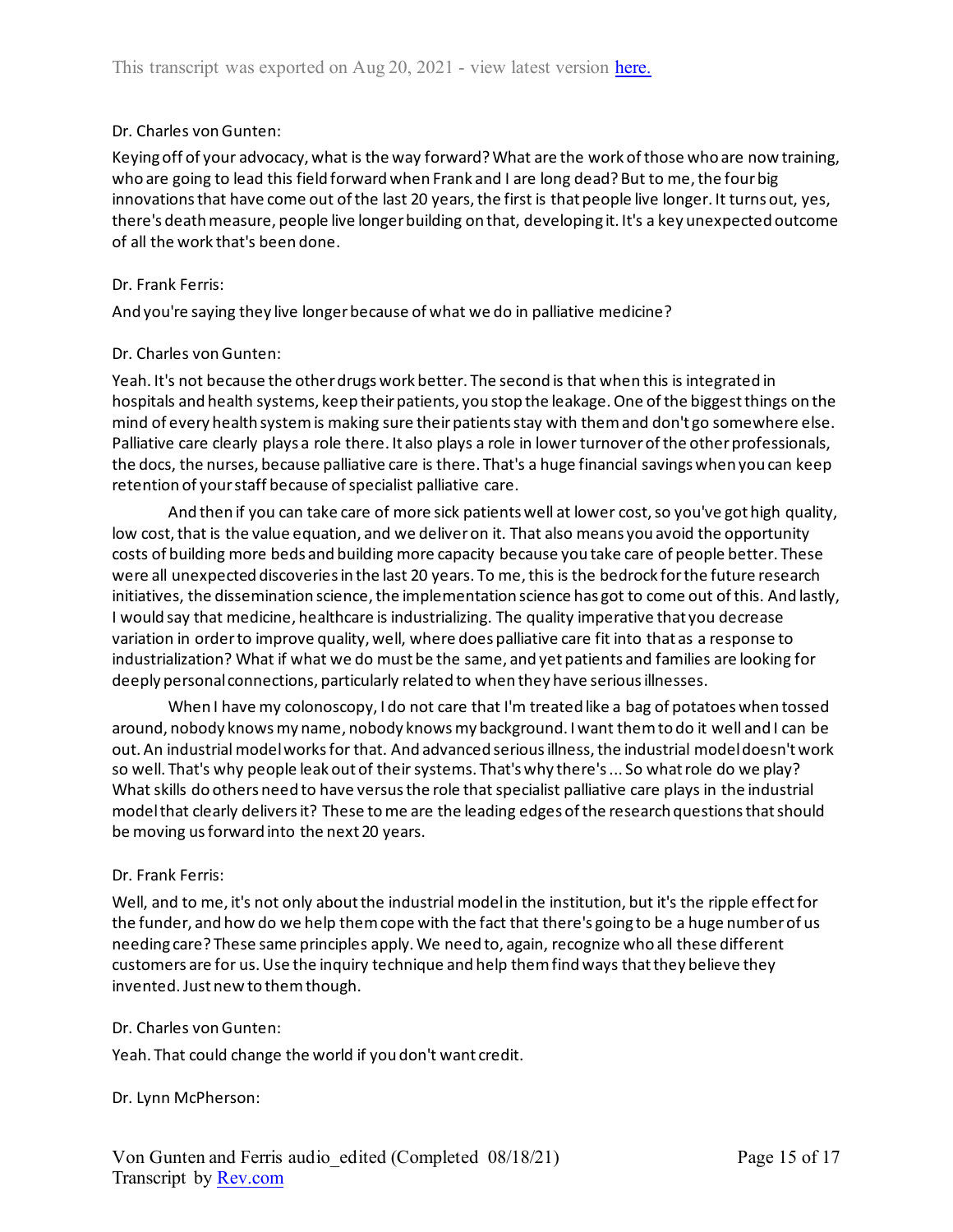But that's quite a reservoir now.

### Dr. Charles von Gunten:

Doesn't matter. We want to make sure this is out there.

### Dr. Lynn McPherson:

But you created this incredible demand and we can't keep up with the supply.

## Dr. Charles von Gunten:

Well, when there is something that is in short supply, what you pay for it goes up. We noticed this in Ohio. The salaries that we pay everybody have more than doubled in 10 years in order to keep up with the supply and demand problem. There's nothing wrong with there being a demand. And then the cost of that and what you pay people in order to attract them to feel it goes up. The business model still supports the implementation, but it's being engaged in that. I utterly reject the notion that, "Oh, we'll never have enough specialists. We have to teach everybody to do it themselves." Ithink that is crazy. We have to be clear that there is this need and what specialists bring, and then let the market do its work. And if there are fewer dermatologists and more palliate tours in the world, fine.

### Dr. Lynn McPherson:

There you go. I think the thing I'll take away most from knowing both of you for such a long time, it's such a human thing. When I was at the San Diego Hospice, Dr. Von Gunten, we were rounding one day and I remember you were wrapping up with a patient and you stood up and said, "What other questions do you have for me?" Instead of saying, "Do you have any questions?" And that was so impactful on me. That just warmed my heart. And Dr. Ferris, I remember we were talking about bowel regimens one day and you looked at the dietician and said, "I think you should whip up a batch of you all come up pace for tomorrow for us all the taste tests." So, it was so much fun. And I have so much respect for both of you. And Connie, any last comments or-

#### Connie:

No, I think this has been great. I think just also of hearing how the two of you were thinking and moving forward, because I do think that we've talked to some people and if you think about where we were in this country first about starting hospice, then the Medicare benefit, then getting palliative care programs started. And so there was this very much acceptance and getting the clinicals pieces down. I think of moving forward, I think where you've said is this expertise. And I think we have a whole different generation with different values, and it's going to be really interesting to see what they take.

And then to the point that Lynn was saying is that I think we will still work on the clinical part. We have a good foundation of that, but moving into this business part about what is reimbursement, but also working in this technology, because I think that's one place we haven't gone. And we'll have millennials and Gen Zers who we're going to think about how do they want to communicate? Because I think you would probably agree with me that this generation, the way that we've done palliative care inperson is also a generational part of face-to-face. We have a whole next generation that that is not how they communicate. And so it's going to be really interesting just to see what they take and how they move it forward. So you all have given them some good principles of where we've come and where we need to go to, and it'll just be fascinating and how it continues to move forward.